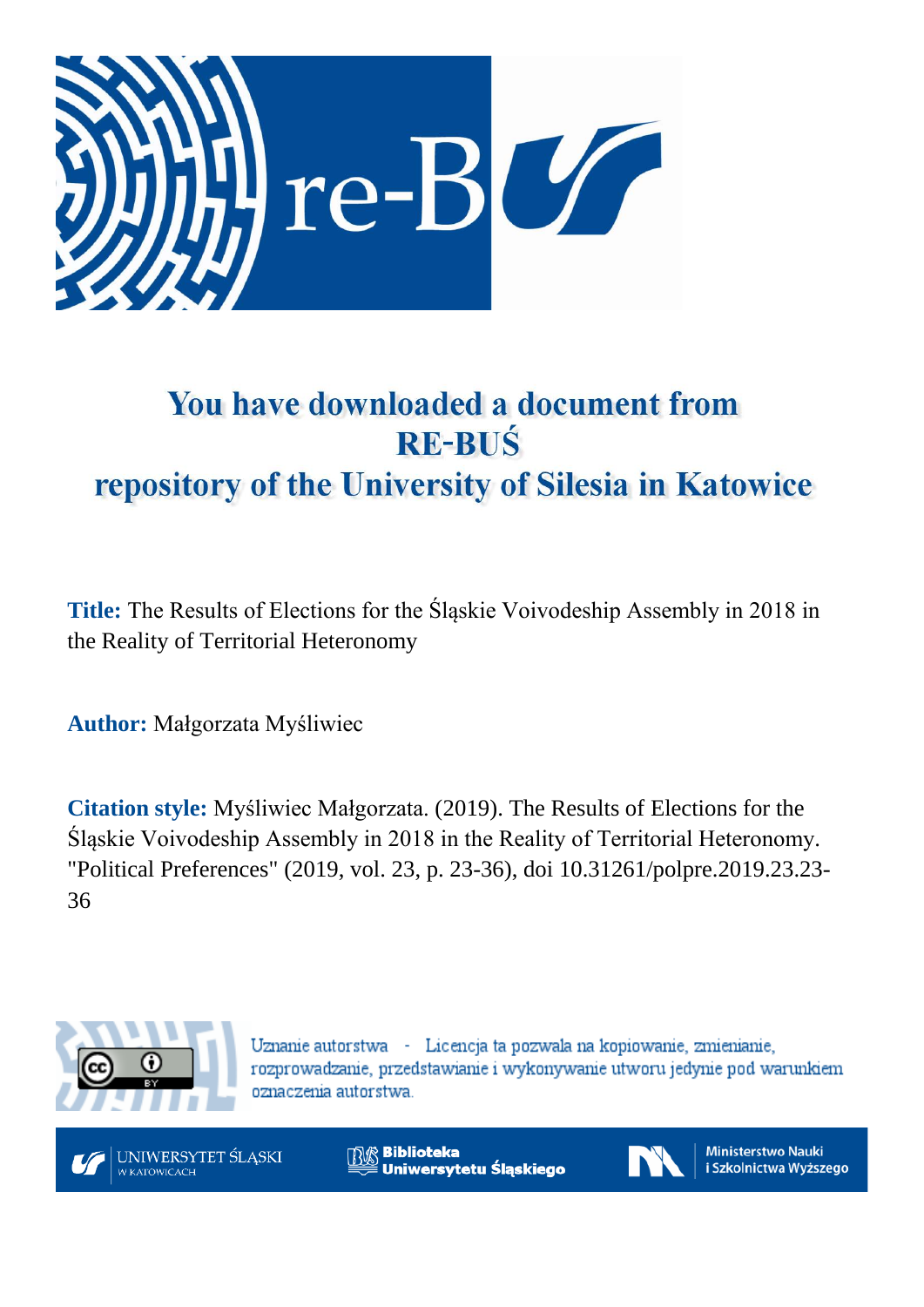## **The Results of Elections for the Śląskie Voivodeship Assembly in 2018 in the Reality of Territorial Heteronomy**

**Małgorzata Myśliwiec** University of Silesia, Poland **b** [https://orcid.org/0000-0002-7149-6977](https://orcid.org/0000-0003-1577-1652)

Political Preferences 2019, vol. 23: 23-36 journals.us.edu.pl/index.php/PP Submitted: 23/06/2019 Accepted: 10/07/2019



#### **Abstract:**

The main aim of the paper is the theoretical analysis of the concept of the territorial heteronomy. Conclusions concerning the idea of territorial autonomy, regionalism or federalism easily can be found in the scientific literature. But they are useless to investigate and explain many political processes and political preferences in states of the Central and Eastern Europe. It is because states of this part of the continent did not have a chance to create and develop their own models of classic administration institutions in the nineteenth century, inter alia the local and regional government. Their only experience in this area is limited to the interwar period between 1918 and 1939. They have gained a new chance for a democratic division of public tasks after the collapse of the communist system in the very end of the twentieth century. But in that period they have focused more on the horizontal division of powers than on the vertical one. For that reason up till today political phenomena in the political centre have more importance than the regional policy impact attempts. The inspiration for such a research were electoral results obtained by two regional parties at elections to the Śląskie Voivodeship Assembly in 2018.

**Keywords:** territorial heteronomy, territorial autonomy, Silesia, regional parties, Śląskie Voivodeship, elections

#### *Introduction*

On October 21, 2018 local and regional government elections took place in Poland. Among the other representative bodies, the composition of the Śląskie Voivodeship Assembly was also elected. These elections paid a particular attention to the researchers involved in problems related to the operation of regional parties in Europe. It was because for the first time since 2010 none of the Silesian regional parties won seats in the regional body adopting enactments of regional law.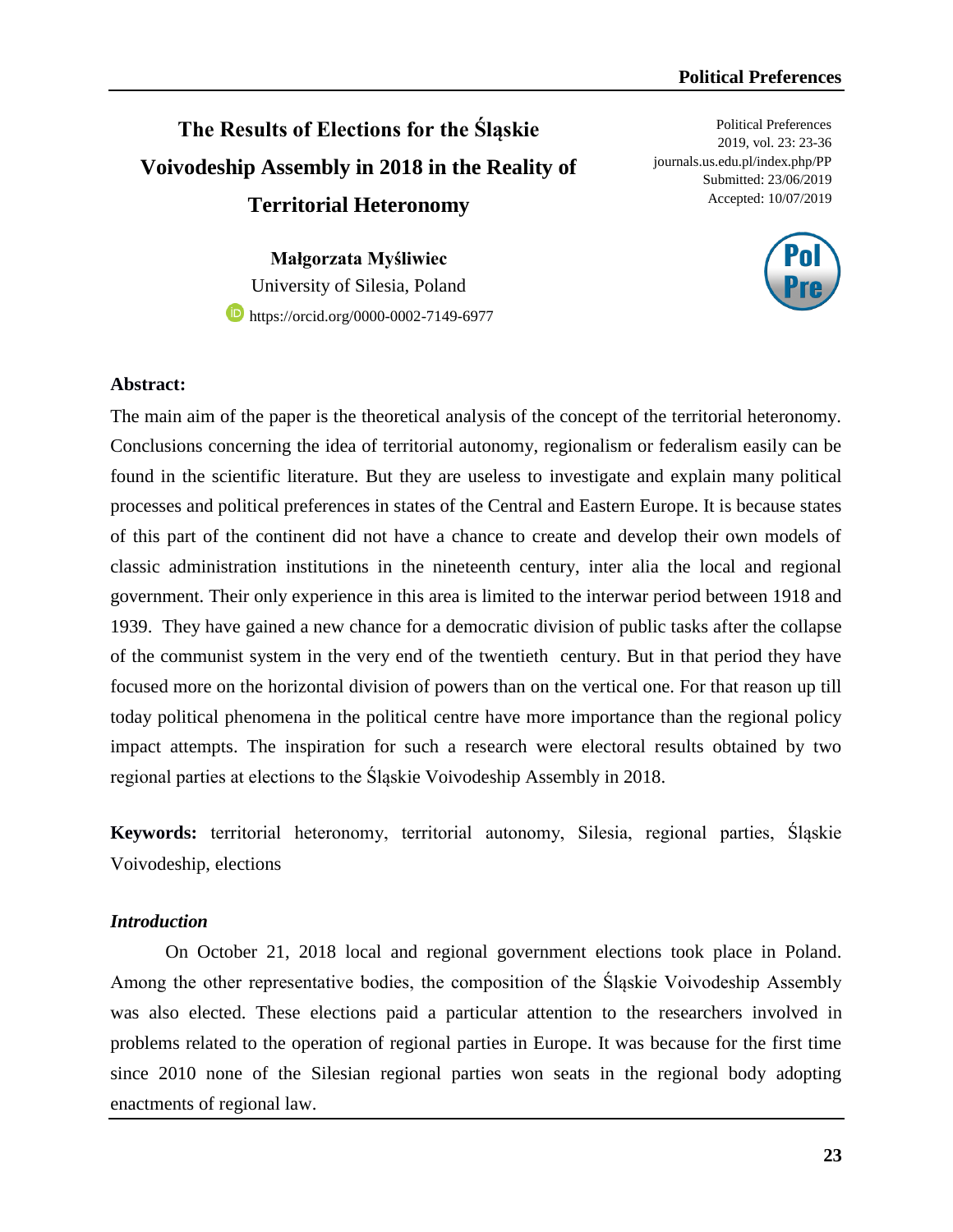The main aim of this paper is to analyze the concept of the territorial heteronomy in the reality of political competition during the elections to the voivodeship assemblies in Poland. Its specifics seem to favour electoral preferences related to the votes cast on statewide parties, and not regional parties.

The inspiration for such research were electoral results achieved by two regional parties at elections to the Śląskie Voivodeship Assembly in 2018. The case of Silesia is particularly interesting, because this is the only Polish region that in the period between the two World Wars in the 20. century had the territorial autonomy (Ciągwa 1988). Despite the fact that it was a legal solution applied only on a part of the historical territory of Silesia, granted to Poland after the 1921 plebiscite, the memory of owned political rights is very strong in the region until today. Although relations between political center and peripheries in contemporary Poland can be defined as a classic example of territorial heteronomy, political behaviors in Silesia differ from those that are typical of all other regions of the state.

The research question stated before the research was as follows: what are the characteristics of the phenomenon of the territorial heteronomy?

The adopted research hypothesis was: the ideal-type of the territorial heteronomy is the exact opposite phenomenon to the ideal-type of an institutionally fully-developed and autonomous regional political system. A political system of this type creates more attractive conditions for political rivalry of statewide parties and can be a favourable factor to cast electoral votes on them and not on regional parties.

The survey methodology is based on the institutional and legal analysis method. The starting point for the research is the concept of the ideal-type of an institutionally fully developed and autonomous regional political system, presented in 2018 by Régis Dandoy, Giulia Sandri and Lieven De Winter (2018: 135-136).

#### *Two Silesian regional parties in the 2018 local government elections*

On August 13, 2018, the local government elections were ordered by the Prime Minister Mateusz Morawiecki. Elections to municipal councils, poviat councils, voivodeship assemblies and district councils of the capital city of Warsaw were announced to be held on October 21, 2018, as well as the first round of elections of mayors and city presidents. The particular attention of researchers investigating problems related to the operation of regional parties in Europe has focused on the political rivalry in Śląskie Voivodeship. It was because for the first time in Poland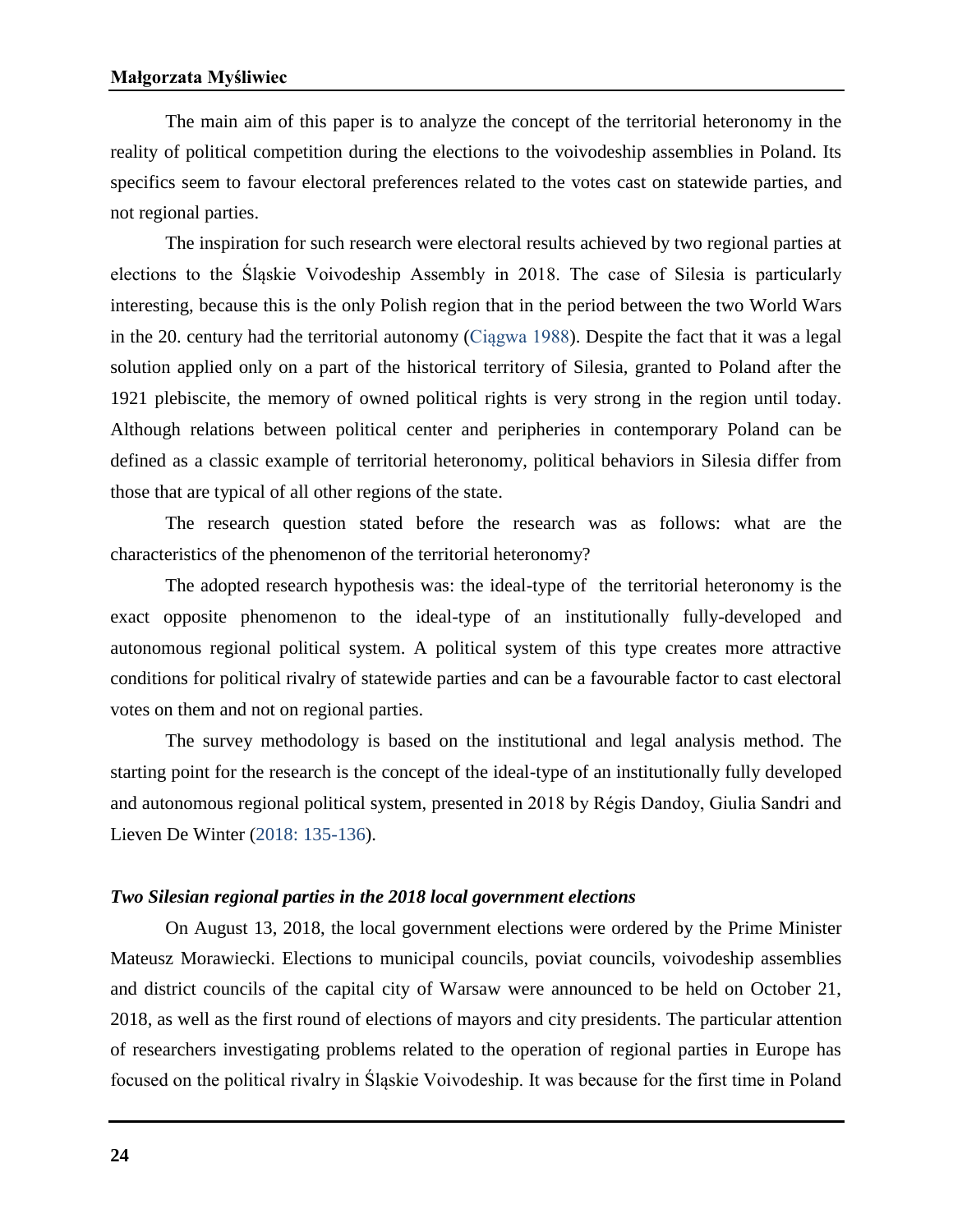after 1989 two regional political parties: the Silesian Regional Party (*Śląska Partia Regionalna -* ŚPR) and the Silesians Together (*Ślonzoki Razem* - ŚR) took part in this type of elections. Moreover, for the first time the Silesian Autonomy Movement (*Ruch Autonomii Śląska* – RAŚ) did not participate in the regional elections. It is an association, which has consistently had its representation in the Śląskie Voivodeship Assembly and has also almost continuously co-created the regional executive since 2010. In 2019 the leadership of RAŚ decided to take part in elections not under its own name, but as part of a wider political project that was to be the Silesian Regional Party. On June 21, 2017 Henryk Mercik and Grzegorz Franki, leaders of two biggest and most influential regional associations – the Silesian Autonomy Movement (created in 1990) and the Upper-Silesian Union (*Związek Górnośląski* – ZG, created in 1989) –announced the creation of the first regional party in Poland after 1989 (Pawlik 2017a). At the beginning, the project looked very promising. Particularly, hoping for its success was the favourable attitude of the President of ZG, Grzegorz Franki (Pawlik 2017b). In the past, the problem for the unification of the regional forces of these two major associations was the reluctant attitude of the ZG leaders to such a project. The hope, however, did not last long. In the end of November 2017 Grzegorz Franki has announced his resignation from the project. Despite the fact that it did not mean the end of the Silesian Regional Party, it has significantly weakened it before the local and regional election. Grzegorz Franki, despite the chance of becoming the leader of the first regional party in Poland after 1989, has chosen a career in the statewide party Civic Platform (Zasada 2017).

Finally, in the elections to the Śląskie Voivodeship Assembly, the Silesian Regional Party has gained 3.10% of votes cast in the voivodship, and the Ślonzoki Razem gained 3,23%. This meant that none of the regional parties exceeded 5% of the electoral threshold and could not take part in the distribution of seats.

The situation described above shows that in modern Poland not only the results of regional elections, but also the attitudes of leaders of political parties and associations indicate that the attractiveness of statewide parties is greater for them than that of the regional ones. This may be particularly puzzling in the case of Upper Silesia, because it is the only region of Poland that between the two World Wars in the twentieth century had territorial autonomy. The intellectual tradition of this systemic solution has returned after the 1989 transition. At that time, social and political associations began to emerge, gathering activists of the Silesian movement. But the 2019 local and regional elections have shown that the construction of the Polish political system greatly diminishes the chances of regional parties for the emergence and relevance of political success.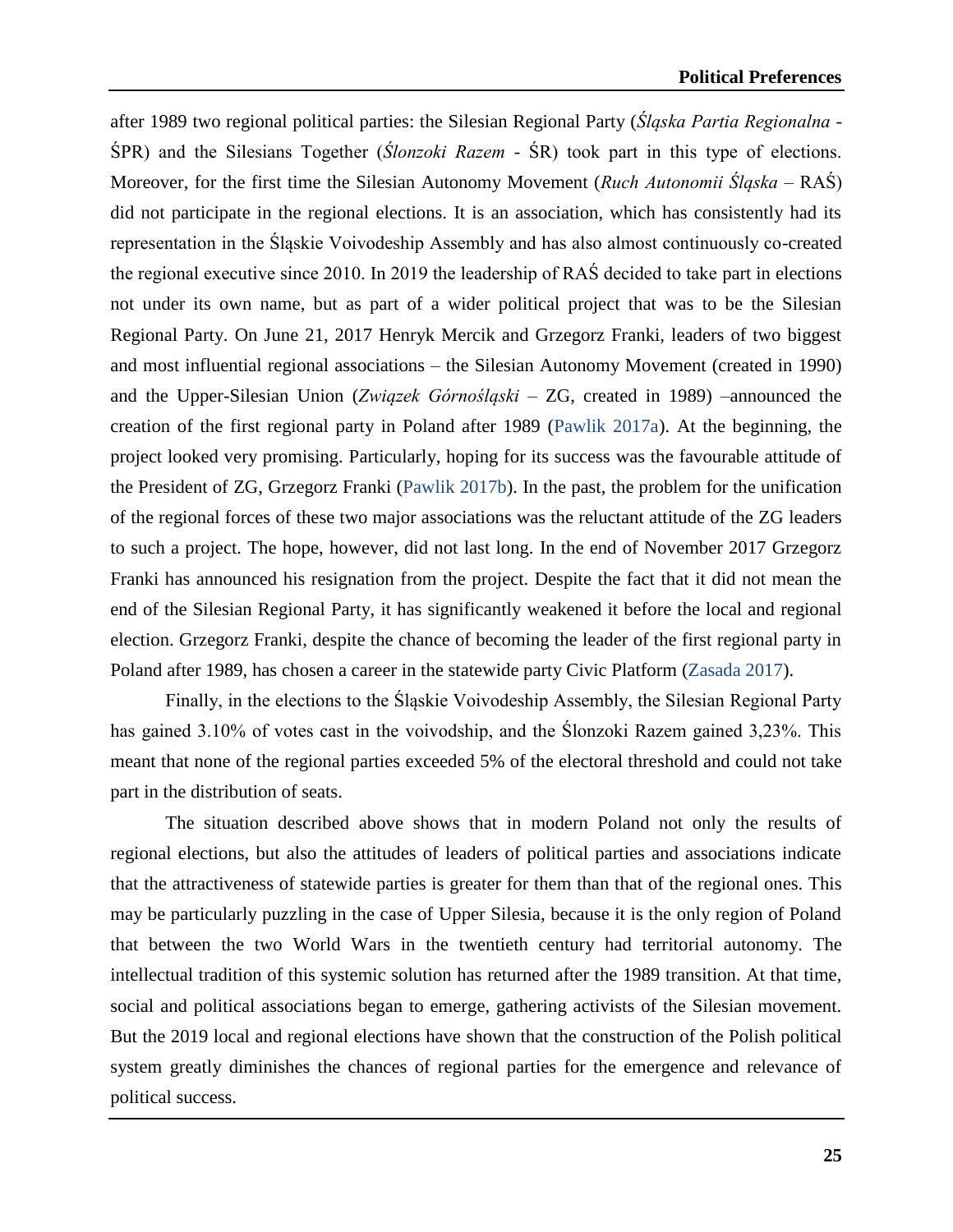#### *An institutionally fully developed and autonomous regional political system*

To understand the influence of the construction of the political system in Poland, related to the vertical division of public tasks, on political preferences of voters and political leaders, the concept of territorial heteronomy should be analyzed first. The useful theoretical construction to refer in this case is the ideal-type of an institutionally fully developed and autonomous regional political system, presented in 2018 by Régis Dandoy, Giulia Sandri and Lieven De Winter (2018: 135-136). The authors have pointed for eleven features that should characterise it. They were:

- 1. The region existence is guaranteed by constitutional or other basic law;
- 2. The region has its own constitution that specifies its competencies in which the state level cannot interfere;
- 3. Revision of the state constitution (regarding the division of competences between state and region) can only be made by co-decision between state and regions (under consensus or special majority rule);
- 4. Proper policy competencies are guaranteed by constitutional or other basic law;
- 5. The region has a directly elected regional assembly and is granted classical parliamentary functions (legislation, executive oversight, government making);
- 6. The region is autonomous in the design of regional or sub-regional (local) institutions;
- 7. The region has the right to appeal to a constitutional or other higher (federal) court to solve conflicts with the state level;
- 8. The region has a constitutional court or other specialized courts to autonomously solve conflicts between actors within the regional political system (like in US states);
- 9. The region participates in the decision-making at the national level though a guaranteed representation in a second chamber, or through other explicit provisions or intergovernmental agreements for policy coordination;
- 10. The region participates in EU decision-making when matters of (executive) regional competence are treated by the European Council of Ministers, through a variety of ways;
- 11. The region enjoys large taxing and spending autonomy.

Nevertheless, after indicating these features, the authors point unambiguously that: "Currently, no European region enjoys fully the entire set of these institutional development and autonomy features." (Dandoy et al. 2018: 136). The problem is, that in the case of Poland none of them can be confirmed.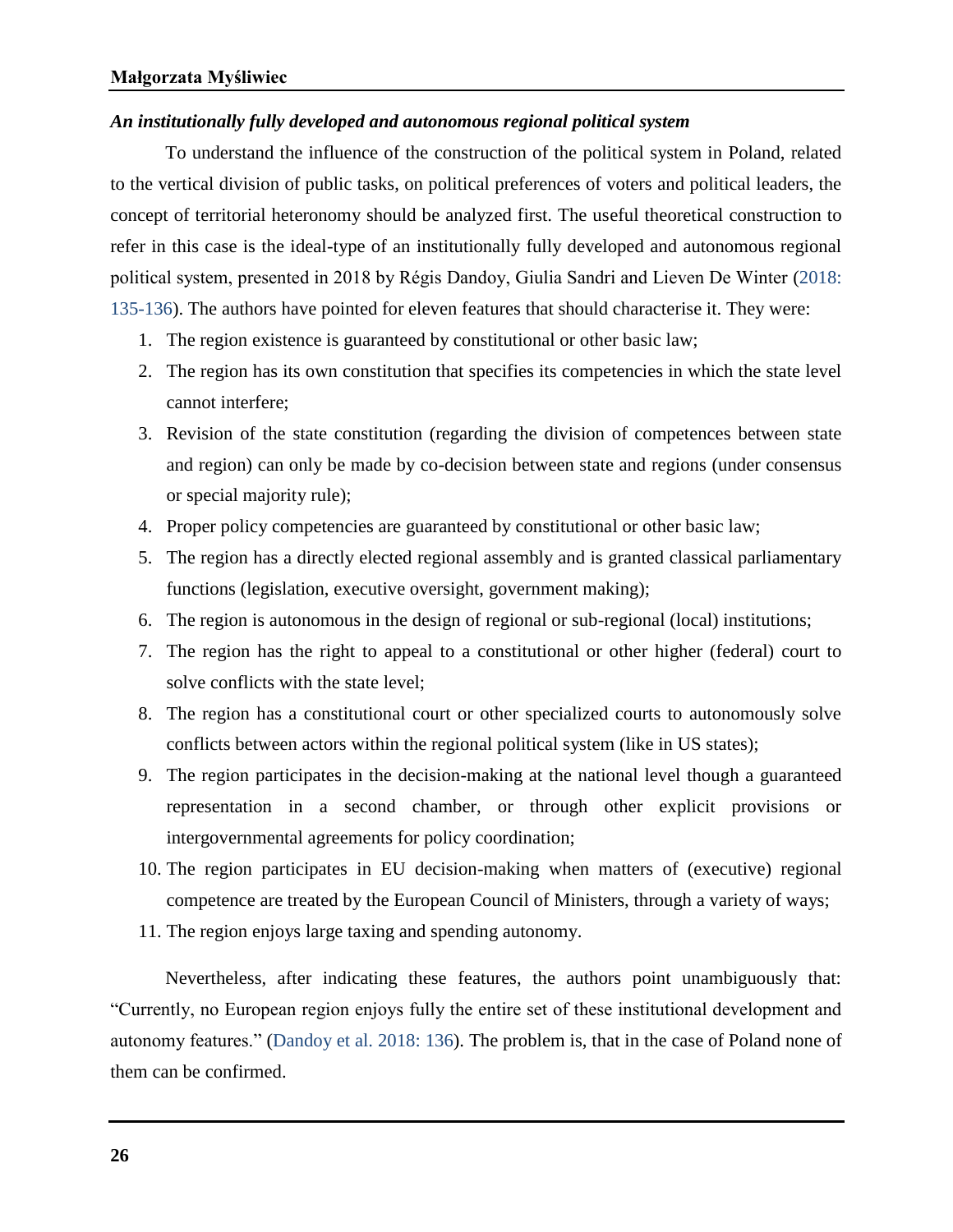#### *"The region existence is guaranteed by constitutional or other basic law."*

In Constitution of the Republic of Poland of 1997 no regulations concerning regions are included. The most probable reason to explain this situation is the fact that at the time of the constitution adoption the state was still divided into forty-nine small voivodeships. They were the heritage of the administrative division made in the 1970s, in reality of non-democratic political system. The process of political transition in Poland has begun at the beginning of 1980s. It has brought a redefinition of relationship in the horizontal division of powers (between the legislative, executive and judiciary branch) and restored a local self-government in the form of communes. The next stage of the reform, concerning the vertical division of power, was implemented in 1998. Its effect was the creation of 373 poviats (intermediate level between the commune and the region), as well as the division of Poland into 16 voivodeships. The reform of the administrative division, later than the adoption of the Constitution, resulted in the fact that regions have not been included in its regulations. It means that they have no constitutional guarantee of existence. They can be liquidated by the ordinary law, adopted by the central parliament.

### *"The region has its own constitution that specifies its competencies in which the state level cannot interfere."*

The situation in Poland can be described as the total opposition to this idea. The existence of all regional self-government entities is based on one law, adopted by the central, state parliament. Moreover, voivodeships do not participate formally in that process. None of their organs is able to present projects of law, improving functioning of self-government at this level. The idea is that the same regulation should serve all 16 voivodeships. It means in practice, that the regulation does not consider significant historical, economic, demographic or even geographic regional differences between the biggest administrative units in Poland.

### *"Revision of the state constitution (regarding the division of competences between state and region) can only be made by co-decision between state and regions (under consensus or special majority rule)."*

The Polish Constitution of April 2, 1997 change proceeding regulates article 235 of this act. According to it, a bill to amend the Constitution may be submitted by the following: at least one-fifth of the statutory number of Deputies, representing Sejm (the first chamber of Parliament); the Senate (the second chamber of parliament); or the President of the Republic.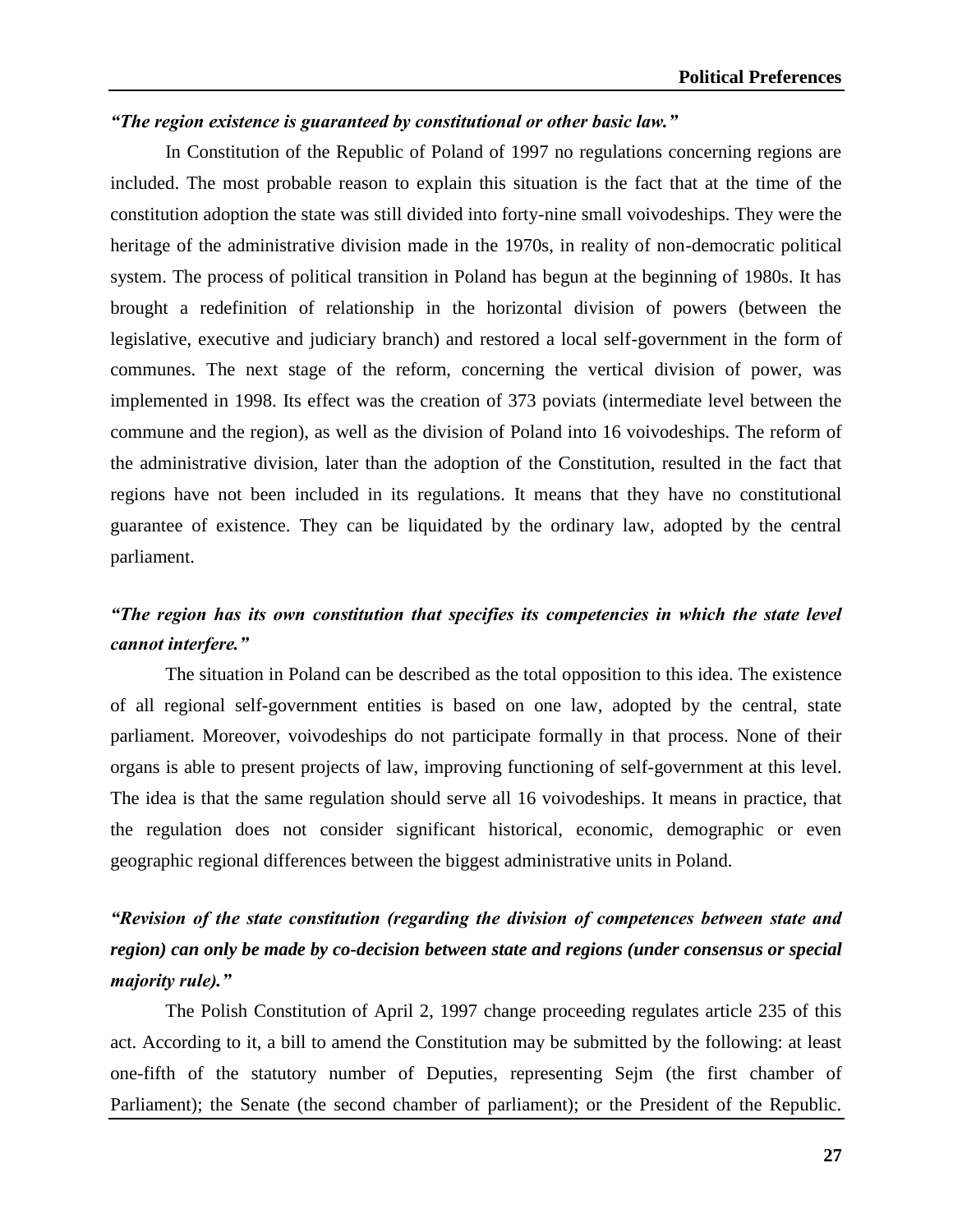#### **Małgorzata Myśliwiec**

Firstly, the project is proceeded in Sejm, where it requires 2/3 of votes to be adopted. Then is passed to Senat, where the absolute majority of votes is required. Moreover, if a bill to amend the Constitution relates to the provisions of Chapters I, II or XII, the subjects entitled to submit such a bill may require, within 45 days of the adoption of the bill by the Senate, the holding of a confirmatory referendum. Such subjects shall make application in the matter to the Marshal of the Sejm, who shall order the holding of a referendum within 60 days of the day of receipt of the application. The amendment to the Constitution shall be deemed accepted, if the majority of those voting express support for such an amendment. Anyhow, the referendum is not compulsory. In practice it means that about the revision of the state constitution mainly decide statewide parties. Because of the shape of the electoral system they are the only entities which can obtain the majority of the seats at both chambers of Polish parliament. For this reason, they are also only subjects which have a potential possibility to change the Constitution. Administrative regions do not have any legal competences in this process.

#### *"Proper policy competencies are guaranteed by constitutional or other basic law."*

Like it was mentioned above, no regulations concerning Polish regions can be found in the text of Polish Constitution. For this reason, it does not contain information about its competences. This element is the subject of law regulation, adopted by the central parliament. It means, that regions depend in this sphere Polish totally on the political will of the representatives of statewide parties*,* without any constitutional guarantee.

### *"The region has a directly elected regional assembly and is granted classical parliamentary functions (legislation, executive oversight, government making)."*

The idea of the regional representation, elected in free and direct election, has got the form of the Regional Assembly (*sejmik wojewódzki*). It is elected for the 5 years term. Its composition depends on the number of inhabitants of voivodeship. Each Regional Assembly is composed of thirty councillors in voivodships with up to 2,000,000 inhabitants and three additional councillors for each subsequent 500,000 inhabitants commenced. The division of seats between presented lists of candidates is made in proportion to the total number of validly cast votes. The d 'Hondt method is used for the division. In the distribution of seats can participate those lists on which at least 5% of valid votes were cast in voivodeship.

The regional assembly elects the executive body, that is called the Council of Voivodeship (*zarząd województwa*). It is composed by its head, called the Marshall of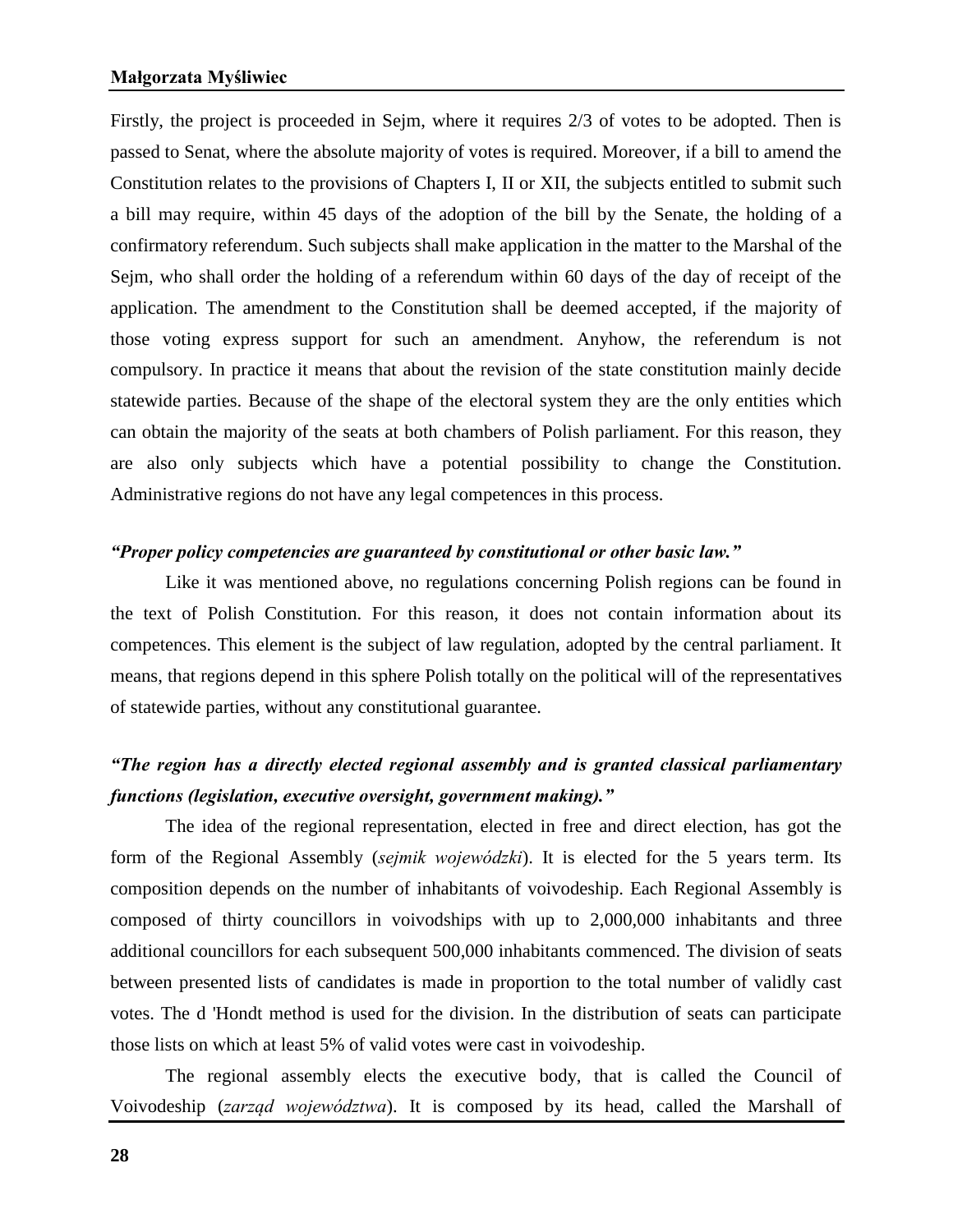Voivodeship (*marszałek województwa*), vice-marshalls and members. The Council is politically responsible before the Regional Assembly.

It seems – at the very first sight – that the construction fits to the idea presented in the theoretical proposal that we refer to in this paper. However, the Regional Assembly is not equipped by the basic competence for the model: it does not have any legislative competence. It can only adopt the regional laws that in the hierarchy of Polish legal acts are inferior to laws adopted by the central parliament and therefore must be in accordance with the central laws.

#### *"The region is autonomous in the design of regional or sub-regional (local) institutions."*

In Polish model of decentralization all levels of administrative division depend on the central parliament and government. The structure of three levels of Polish self-government is fully controlled by central authorities of the state.

The first level – communes – was created in 1990, just after the first partly democratic elections after the communism collapse. The law about the self-governemt (called this way at the moment) was adopted by the state parliament on March 8, 1990. In this act all aspects of institutional organization and competences of communes were regulated. On the legal basis of this document Poland was divided into 2479 administrative entities of this type. It means that the law equips all Polish communes with the same competences and structure. It also means, that only the state parliament has possibility to revise the law. At the same time communes do not have any competence to present the project of revision of the law that regulates their existence. What is worth to mention is the fact, that although Polish communes were created in a quite artificial way – not like local groups of citizens, living in the area, but like entities with possibility to offer public services – they have the legal possibility to ask the central government to revise their boundaries. If the local community wants to change it, it can ask the Prime Minister to organize the local referendum. If it succeeds, the central government can change administrative boundaries of the commune.

Those same rules concern the second level of the Polish self-government, called poviats. It was created at the same time that the regional self-government of voivodeships in 1998. Almost ten years after the democratic transition the central government of Jerzy Buzek has decided to complete the administrative reform of the state. At June 5, 1998 two laws were adopted by the Polish parliament: about the poviat and voivodeships self-government.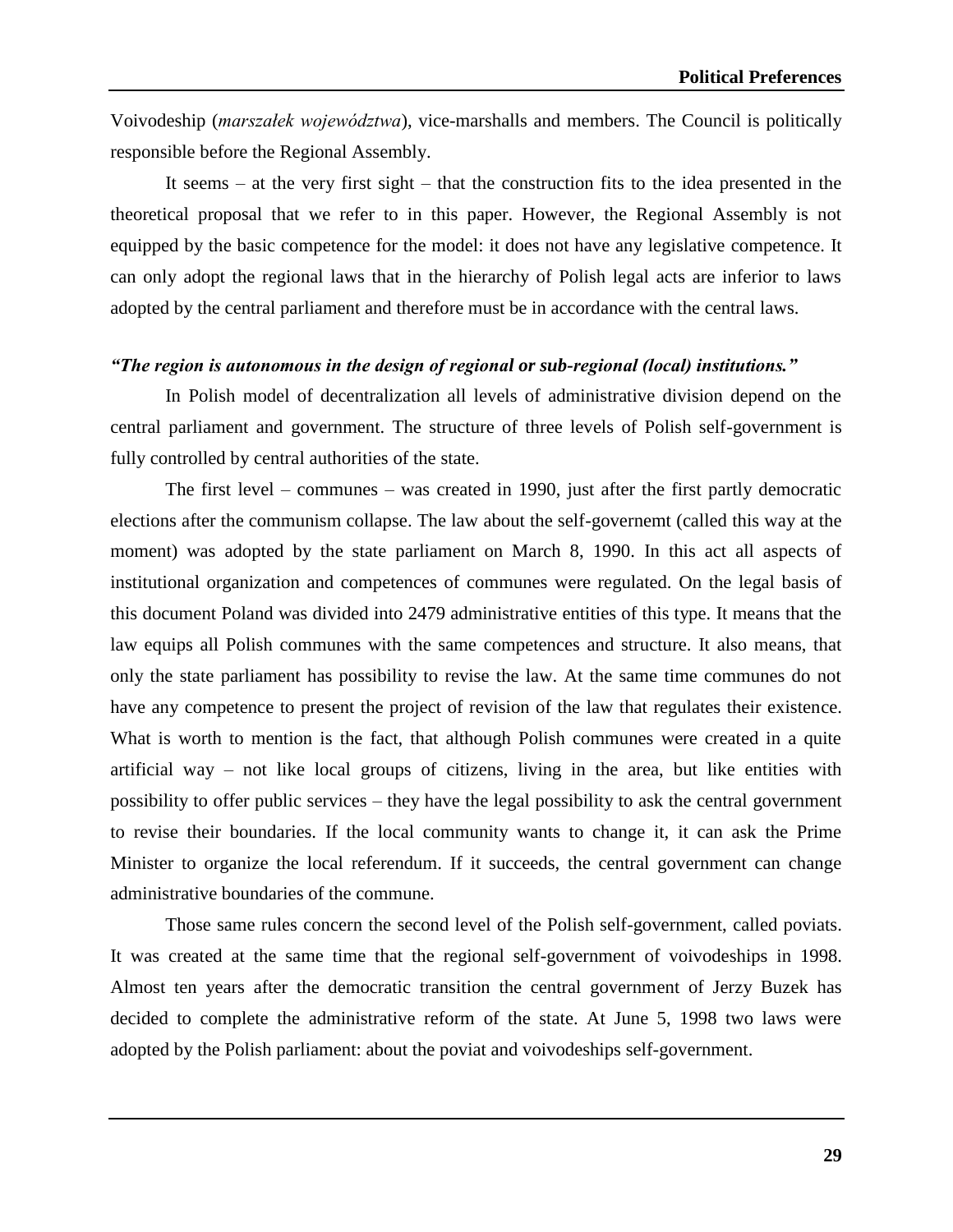#### **Małgorzata Myśliwiec**

The law about poviats has regulated their institutional structure and competences. Like in the case of communes, one centrally adopted law regulates the functioning of 380 poviats. They do not have any possibility to participate formally at the process of revision of concerning them legal base. However, also like communes, they can present the demand to the state government to change their boundaries.

The most serious controversies concern the regional level of voivodeships. First of all, the administrative division of the state into 16 entities was the result of the central consensus of statewide parties, without the place for opinion of regional communities of citizens (Dudek 2013: 458-459). The latter were not asked with whom they would want to create the administrative region. On June 5, 1998 the law – one for all voivodeships – was adopted by the state parliament. It has the inferior position that the regulations of Constitution. It equips all administrative regions at the same competences and obligate to create the same institutions. What is also worth to mark, the communes and poviats have a legal possibility to postulate the revision of their boundaries by the state government. Voivodeships have not been equipped with this kind of competence.

The conclusion is that Polish regions have neither the legal possibility to decide about their territorial shape, nor autonomy to design of regional or sub-regional (local) institutions.

### *"The region has the right to appeal to a constitutional or other higher (federal) court to solve conflicts on the state level."*

According to the article 22, point 9, §2 of the act of 14 June 1960 Code of Administrative Procedure Poland: "Jurisdictional disputes between local government bodies and national government bodies shall be settled by an administrative court". It means that regions, (as well as communes and poviats) are regarded in Polish law as a part of the public administration system and not as constitutionally recognized subjects.

According to the article 188 of Polish Constitution of 1997, the constitutive organs of units of local and regional government may make application to the Constitutional Tribunal regarding the following matters:

- 1. the conformity of statutes and international agreements to the Constitution;
- 2. the conformity of a statute to ratified international agreements whose ratification required prior consent granted by statute;
- 3. the conformity of legal provisions issued by central State organs to the Constitution, ratified international agreements and statutes;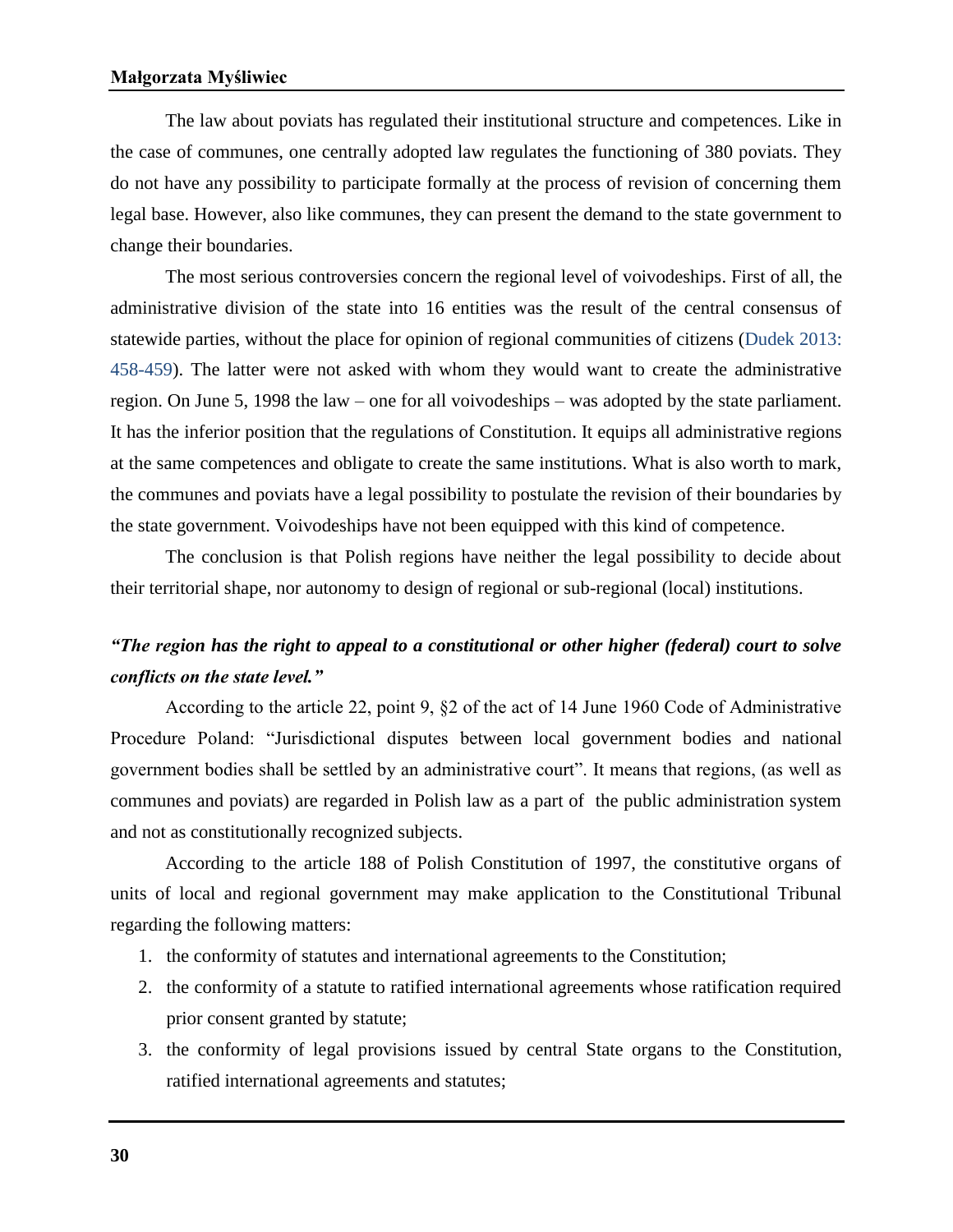- 4. the conformity to the Constitution of the purposes or activities of political parties;
- 5. complaints concerning constitutional infringements, as specified in Article 79, para. 1.

### *"The region has a constitutional court or other specialized courts to autonomously solve conflicts between actors within the regional political system (like in the US states)."*

Polish system of the judicial branch is highly centralized. This situation is the effect of the construction of the hierarchy of legal acts, regulated by article 87 of Polish Constitution. According to it, Constitution can be found at the top of the hierarchy and laws just below. If the only institution that can adopt laws is the central, state parliament it means, that the Constitutional Court at the level of the state is enough to resolve constitutional conflicts. Regional Assemblies, operating at the level of voivodeships, do not have competence to adopt laws. Adopted by them legal acts are inferior to the state laws and must be in accordance with them. In case of any doubts whether the regional regulation is according with the state law or constitution, the governor (that is the representative of the central government at the regional level) can send it to be investigated before the administrative court of voivodeship.

No regional constitutional court exists in Poland.

### *"The region participates in the decision-making at the national level though a guaranteed representation in a second chamber, or through other explicit provisions or intergovernmental agreements for policy coordination."*

Polish second chamber of parliament is not a chamber of territorial representation. However, the electoral system differs from the one used in the case of the first chamber. To elect Sejm (the first chamber) the proportional system with the d`Hondt method is used. And to elect Senat (the second chamber) the majority system is used. It makes possible to elect independent candidates, as well as those who represent political parties. But analyzing general rules of electoral systems in both cases, it can be observed that their effects are very similar. Both chambers are representing voting citizens, so they have the same character. The idea to transform the second chamber into the real territorial representation is present at political programmes of the Silesian Autonomy Movement (since 2011) and Incubator of the Social Contract (*Inkubator Umowy Społecznej* – IUS) (since 2019). Anyhow for the moment they are only political proposals presented by two associations that are treated more like the theoretic idea than the main stream political discussion.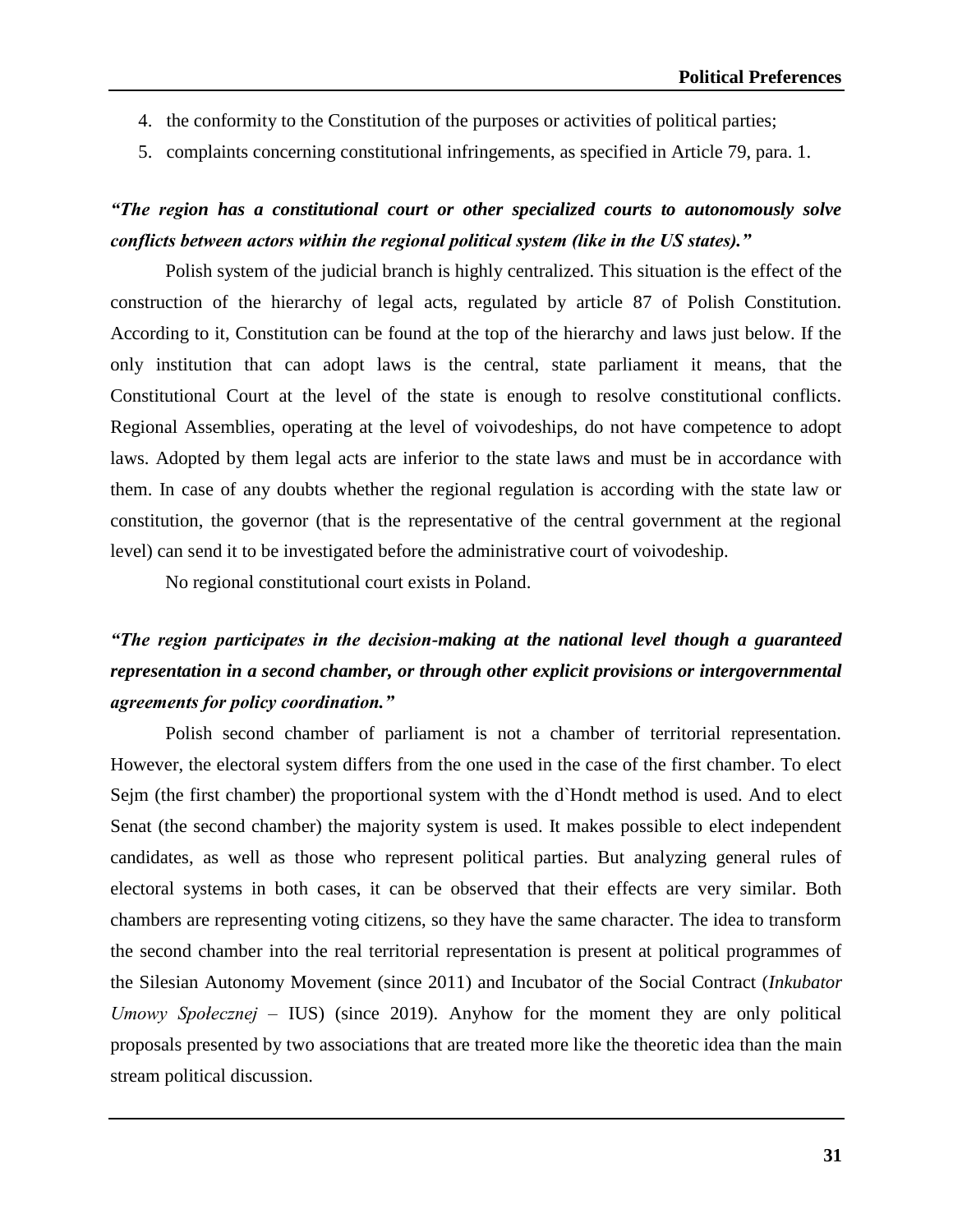### *"The region participates in EU decision-making when matters of (executive) regional competence are treated by the European Council of Ministers, through a variety of ways."*

The only representation of Poland in the EU decision-making process is always formed by the central, constitutional organs of the state. No formal regional representation to participate is such processes is legally defined.

#### *"The region enjoys large taxing and spending autonomy."*

Poland is a unitary state which means that all key political decisions are adopted at the political centre. It also concerns the taxing system. Polish administrative regions can do not shape their own tax politics.

Local and regional self-government units in Poland participate only in part of the PIT (*Personal Income Tax*) collected by the state, constituting approximately 17.6% of the total annual income of the state and part of the CIT (*Corporate Income Tax*), which revenues account for only about 9.7% of all state revenues. The act on the income of local and regional selfgovernment units in the article 4 para. 2 and 3 stipulates that the share of communes in income of PIT, from taxpayers living in the area of the commune is 39.34%, while the share in CIT receipts from taxpayers having their seat in the commune is 6,71%. In the case of poviats, the share of these units in the aforementioned taxes, originating from their payers residing or operating in the poviat's territory is 10.25% of PIT and 1.40% of CIT (Article 5, para. 2 and 3, respectively). While the voivodship self-government participates in 1.60% of PIT tax obtained from taxpayers living on its territory and 14.75% of CIT obtained on the same territory. It should be clearly stated here that local and regional government units in Poland – at any level – do not participate in tax revenues, which bring the highest profits to the central budget. It concerns primarily VAT (Value-Added Tax), from which funds account for over 46.3% of all annual state revenues per year, and also for excise duty, which provides over 24.1% of annual revenues of the central budget (NIK 2017).

#### *Conclusions*

The main aim of this paper was to analyze the concept of the territorial heteronomy in reality of the political competition in elections to the voivodeship assemblies in Poland. The inspiration for such research were electoral results achieved by two regional parties (the Silesian Regional Party and the Silesians Together) at the elections to the Śląskie Voivodeship Assembly in 2018. The starting point for the research was the concept of the ideal-type of an institutionally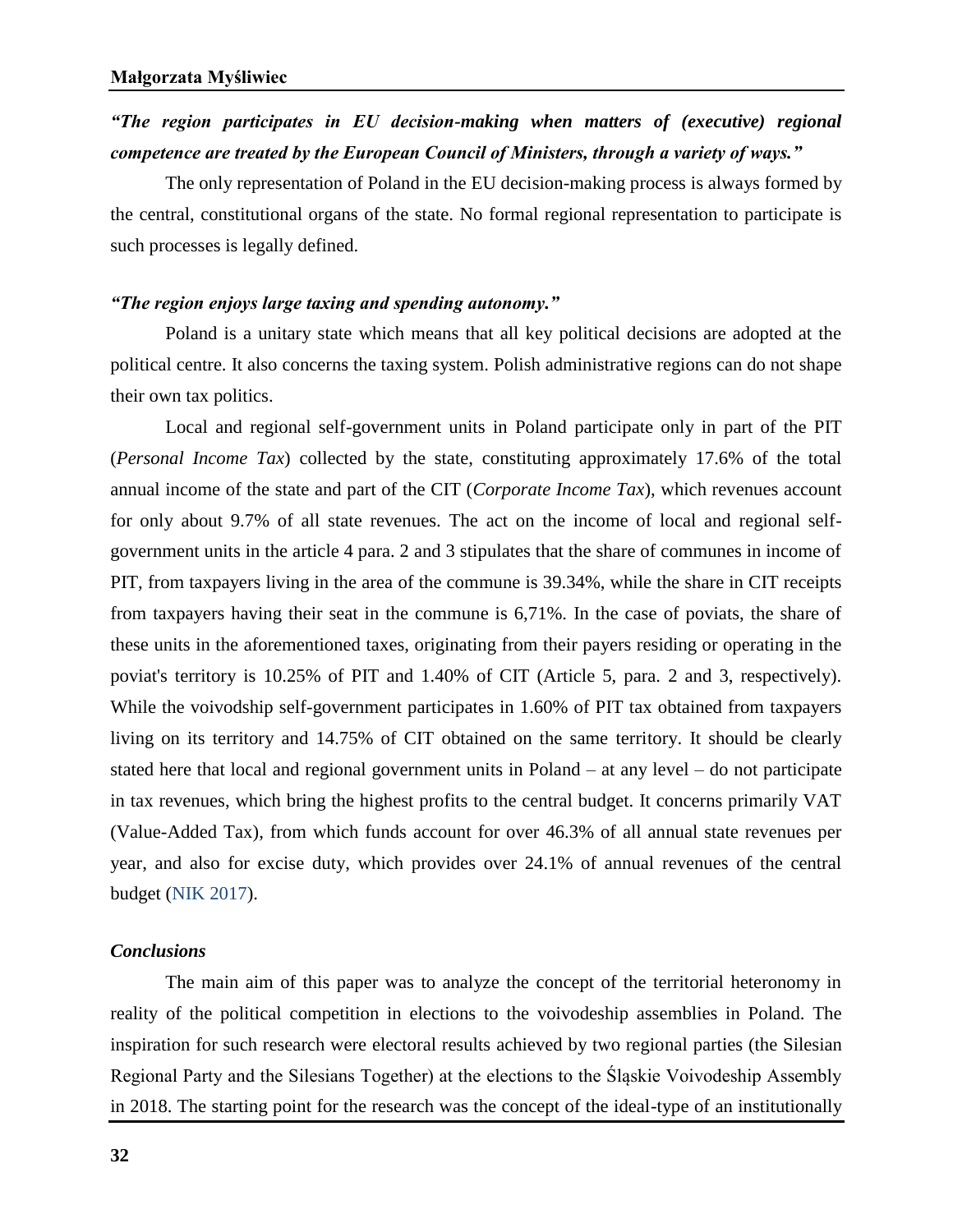fully developed and autonomous regional political system, presented in 2018 by Régis Dandoy, Giulia Sandri and Lieven De Winter. The research question put before the research work began was: what are the characteristics of the phenomenon of the territorial heteronomy? The conducted analysis has shown that the realities of the Polish political system do not meet any of the conditions presented by the authors. Obtained results lead to the conclusion that the case of Poland can be considered as a model example of territorial heteronomy. In opposition to the idea of Régis Dandoy, Giulia Sandri and Lieven De Winter it can be described as the system characterised by the following features:

- 1. Region existence is not guaranteed by constitutional or other basic law;
- 2. Region has not its own constitution that specifies its competencies in which the state level cannot interfere;
- 3. Revision of the state constitution (regarding the division of competences between state and region) is not made by co-decision between state and regions (under consensus or special majority rule);
- 4. Proper policy competencies are not guaranteed by constitutional or other basic law;
- 5. Region does not have a directly elected regional assembly and is granted classical parliamentary functions (legislation, executive oversight, government making);
- 6. Region is not autonomous in the design of regional or sub-regional (local) institutions;
- 7. Region has not the right to appeal to a constitutional or other higher (federal) court to solve conflicts with the state level;
- 8. Region has not a constitutional court or other specialized courts to autonomously solve conflicts between actors within the regional political system (like in the US states);
- 9. Region does not participate in the decision-making at the national level although a guaranteed representation in a second chamber, and other explicit provisions or intergovernmental agreements for policy coordination;
- 10. Region does not participate in the EU decision-making where matters of (executive) regional competence are treated by the European Council of Ministers, through a variety of ways;
- 11. Region does not enjoy large taxing and spending autonomy.

The adopted research hypothesis was: the ideal-type of the territorial heteronomy is the exact opposite phenomenon to the ideal-type of an institutionally fully developed and autonomous regional political system. It is a system that in provisions of constitution neither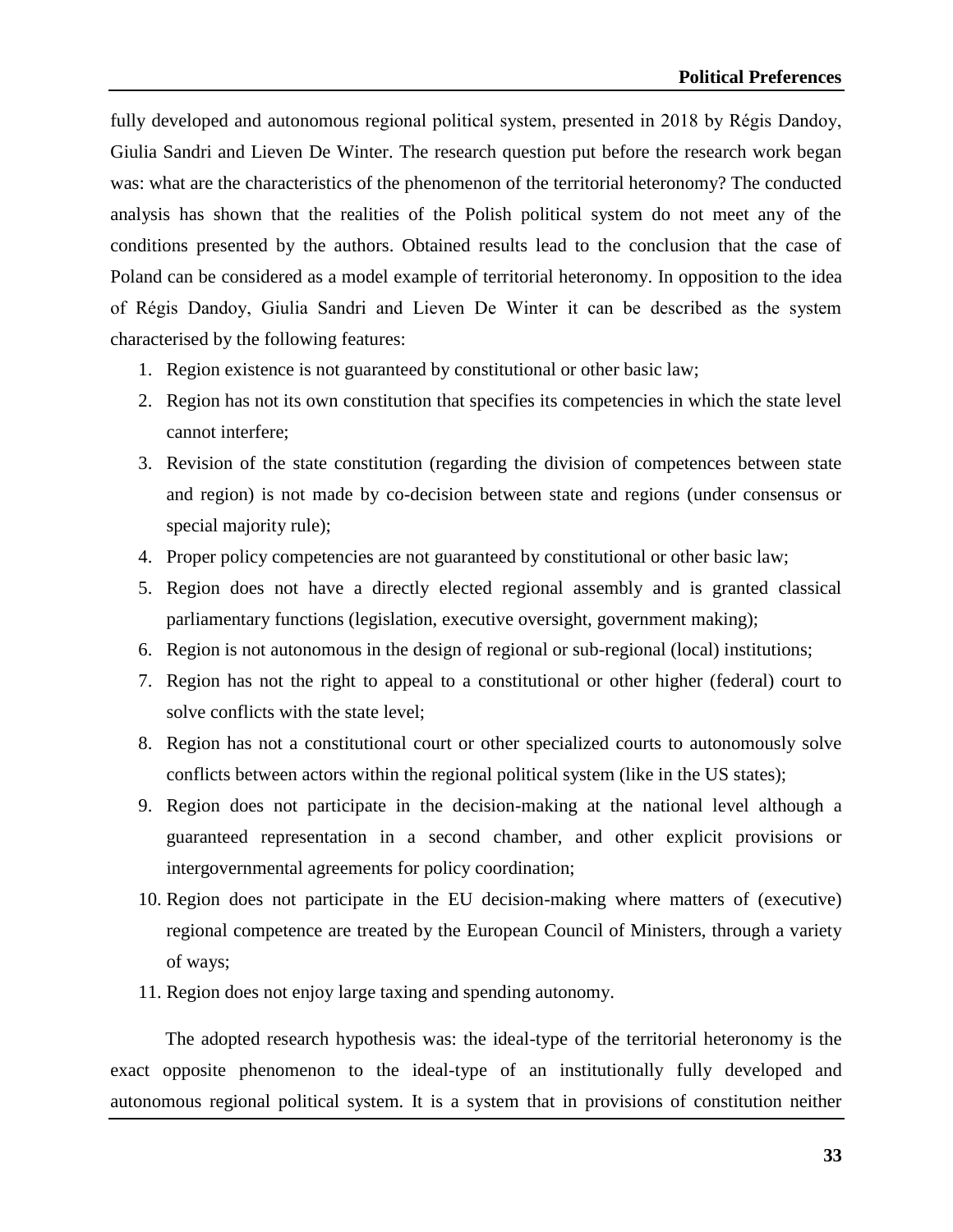#### **Małgorzata Myśliwiec**

guarantees the existence of political authorities at the regional level nor defines their competences. For those reasons this model does not create conditions propitious to creation and operation of regional parties. A political system of this type creates more attractive conditions for political rivalry of statewide parties and can be a favourable factor attracting the voters to vote on them and not the regional parties. The results obtained by two Silesian parties (the Silesian Regional Party and the Silesians Together) in regional elections of 2018 have confirmed that in the reality of territorial heteronomy statewide parties are more attractive for many party leaders and voters.

Like it was mentioned above, the inspiration for such research were electoral results of the two regional parties in the elections to the Śląskie Voivodeship Assembly in 2018. However, elections in a modern European democratic state cannot be considered only at the level at which they are held. Usually the result of one election has a significant impact on another one (local, regional, state and European). It also characteristic for the Polish case. The territorial heteronomy system has a huge impact on electoral processes, the shape of the party system (including the position of regional parties) and political preferences of voters.

First of all, this rule can be observed in reference to regional elections in Poland. The lack of constitutional subjectivity and clearly defined competences of regional authorities means that in Polish reality they are considered only as an element of the state power. In the speech omade in Otwock Wielki by the leader of the Law and Justice (*Prawo i Sprawiedliwość* – PiS) party during the electoral campaign on October 15, 2019, Jarosław Kaczyński said: "In Poland – I recall – local government authority is also a state power. There are such states and there are theories that say that the self-government is not a state, but a social organization. I, myself, was a student of a professor who was deeply convinced about it, but in Poland a different solution was adopted and the self-government is a state power." (dk/PAP 2018). This assumption underlines the importance of statewide parties, also at the regional level. Such vision of the political representation combined with the lack of legal recognition of regions in the Constitution and the lack of tradition of territorial autonomy in most of the contemporary voivodships of Poland results in the lack of need to create regional parties. It is not a coincidence that they exist only in the Śląskie Voivodeship that has its historical tradition of autonomy. However, even this tradition is not stronger than current interests and political influences of statewide parties, operating in the system of territorial heteronomy. A good illustration of this phenomenon are electoral results of 2018. Law and Justice finally won elections to the Śląskie Voivodeship assembly, offering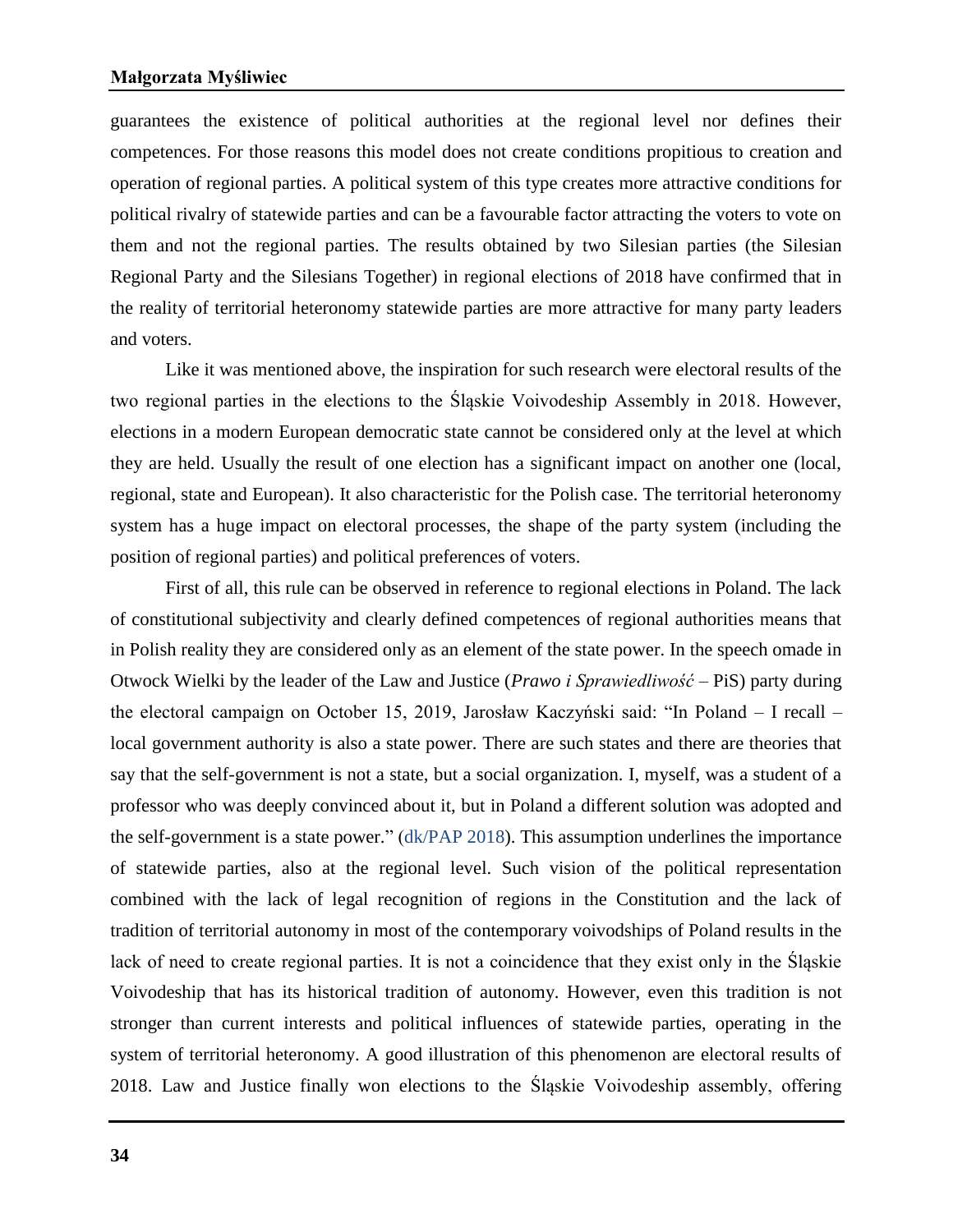previously to all state citizens – as the governing party – generous social privileges. The effect of having power in the political centre, combined with conservative values, important for many Silesians, ended up to be electorally more important than proposals presented by two regional parties.

Additionally, the adoption of the territorial heteronomy model has its consequences in the state electoral system. The principle that in the elections to Sejm (the first chamber of the Polish parliament) only parties that exceed 5% of the electoral threshold on whole state territory can participate in the distribution of seats, practically eliminates regional parties from the political rivalry. In this situation, the creation of regional parties does not make much sense for politicians aspiring to obtain a mandate in the central parliament. For a regional party obtaining 5% of validly of the votes in the whole state territory – even in densely populated Silesia – is the aim impossible to achieve. In the case of Silesia, it is worth to pay attention to the attempt to enter a political cooperation with German minority, which is not obligated – like all other national minorities, recognised legally by the Polish state – to cross a 5% electoral threshold (Mus  $2017$ ). However, so far, such attempts did not bring the politically expected results.

The 2018 political defeat of regional parties in regional elections in Silesia has also political consequences for elections to the European Parliament, held in Poland on May 26, 2019. Also in this case, Polish electoral law requires political parties to exceed 5% of the electoral threshold in order to participate in the distribution of seats. This is a very restrictive regulation that is impossible to be fulfilled by regional parties. In this situation their independent participation in elections to the European Parliament does not make much sense. However, an analysis of election results to the European Parliament in Poland in 2019 unveils an interesting phenomenon. The defeat of Silesian regionalists in 2018 regional elections was probably one of the reasons why voters in this part of the state territory have voted mainly on the leaders of the most influent statewide parties: the ruling Law and Justice and the opposition called the European Coalition. For all 1.611.781 votes validly casted in the Silesia constituency no. 11, Jadwiga Wiśniewska (the leader of Law and Justice list) got 409.373 votes and Jerzy Buzek (the leader of European Coalition list) – 422.445 votes. This means that the sense of "wasted" vote (casted to parties that did not obtain representation, including regionalists) in regional elections prompted many voters to vote for the leader of supported statewide party to be sure that this time the vote will be "well invested".